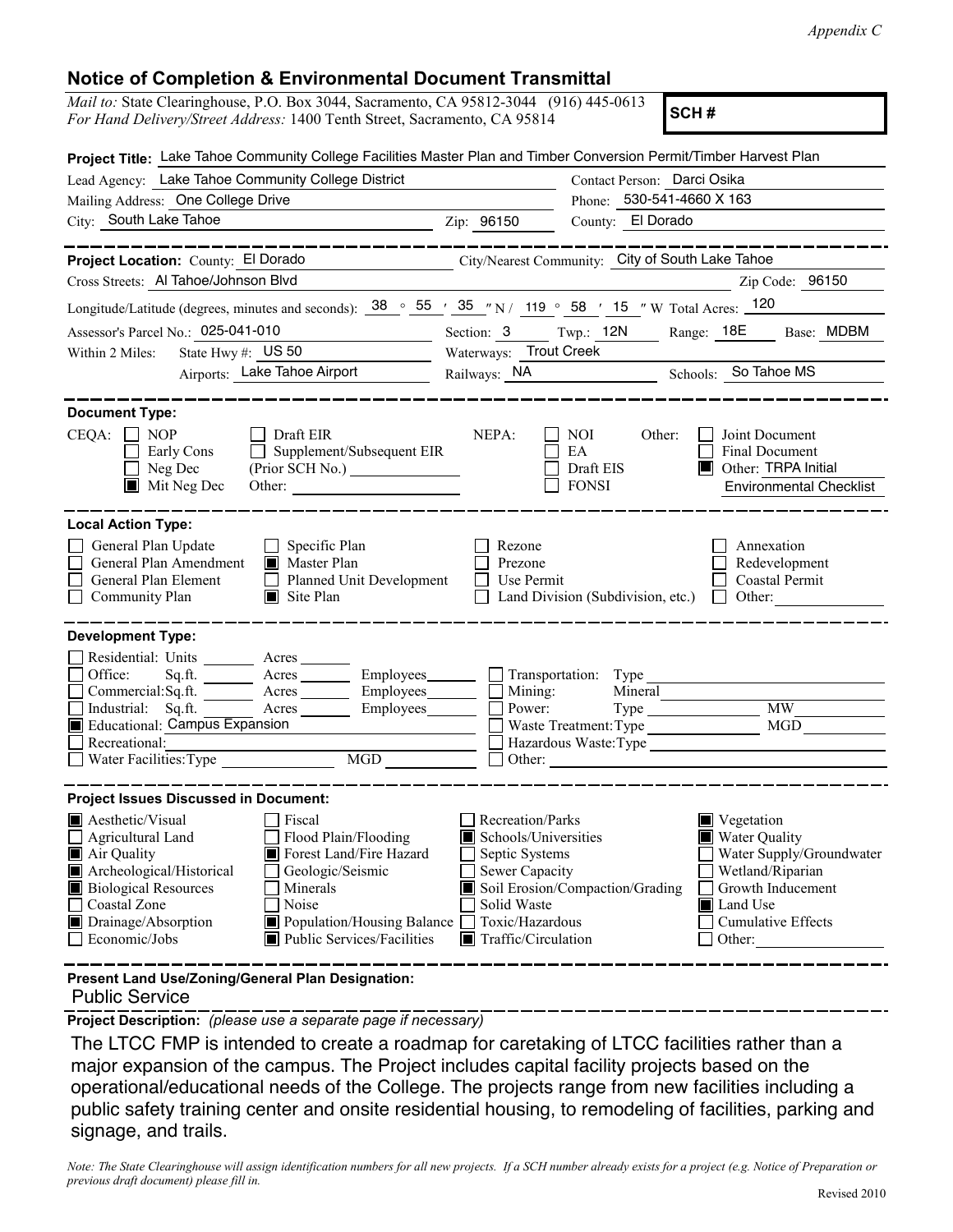## **Reviewing Agencies Checklist**

|                                                                                                                        | Lead Agencies may recommend State Clearinghouse distribution by marking agencies below with and "X".<br>If you have already sent your document to the agency please denote that with an "S". |     |                                                     |  |  |
|------------------------------------------------------------------------------------------------------------------------|----------------------------------------------------------------------------------------------------------------------------------------------------------------------------------------------|-----|-----------------------------------------------------|--|--|
| X                                                                                                                      | Air Resources Board                                                                                                                                                                          |     | X Office of Historic Preservation                   |  |  |
|                                                                                                                        | Boating & Waterways, Department of                                                                                                                                                           | X — | Office of Public School Construction                |  |  |
|                                                                                                                        | California Emergency Management Agency                                                                                                                                                       |     | Parks & Recreation, Department of                   |  |  |
|                                                                                                                        | California Highway Patrol                                                                                                                                                                    |     | Pesticide Regulation, Department of                 |  |  |
| $\mathsf{X}$                                                                                                           | Caltrans District # 3                                                                                                                                                                        |     | Public Utilities Commission                         |  |  |
|                                                                                                                        | <b>Caltrans Division of Aeronautics</b>                                                                                                                                                      |     | $X$ Regional WQCB # 6                               |  |  |
|                                                                                                                        | <b>Caltrans Planning</b>                                                                                                                                                                     |     | Resources Agency                                    |  |  |
|                                                                                                                        | Central Valley Flood Protection Board                                                                                                                                                        |     | Resources Recycling and Recovery, Department of     |  |  |
|                                                                                                                        | Coachella Valley Mtns. Conservancy                                                                                                                                                           |     | S.F. Bay Conservation & Development Comm.           |  |  |
|                                                                                                                        | <b>Coastal Commission</b>                                                                                                                                                                    |     | San Gabriel & Lower L.A. Rivers & Mtns. Conservancy |  |  |
|                                                                                                                        | Colorado River Board                                                                                                                                                                         |     | San Joaquin River Conservancy                       |  |  |
|                                                                                                                        | Conservation, Department of                                                                                                                                                                  |     | Santa Monica Mtns. Conservancy                      |  |  |
|                                                                                                                        | Corrections, Department of                                                                                                                                                                   |     | <b>State Lands Commission</b>                       |  |  |
|                                                                                                                        | Delta Protection Commission                                                                                                                                                                  |     | <b>SWRCB: Clean Water Grants</b>                    |  |  |
| $\mathsf{X}$                                                                                                           | Education, Department of                                                                                                                                                                     |     | <b>SWRCB: Water Quality</b>                         |  |  |
|                                                                                                                        | <b>Energy Commission</b>                                                                                                                                                                     |     | <b>SWRCB: Water Rights</b>                          |  |  |
| $\mathsf{X}$                                                                                                           | Fish & Game Region # $2$                                                                                                                                                                     | X — | Tahoe Regional Planning Agency                      |  |  |
|                                                                                                                        | Food & Agriculture, Department of                                                                                                                                                            |     | Toxic Substances Control, Department of             |  |  |
| X                                                                                                                      | Forestry and Fire Protection, Department of                                                                                                                                                  |     | Water Resources, Department of                      |  |  |
|                                                                                                                        | General Services, Department of                                                                                                                                                              |     |                                                     |  |  |
|                                                                                                                        | Health Services, Department of                                                                                                                                                               |     | Other:                                              |  |  |
|                                                                                                                        | Housing & Community Development                                                                                                                                                              |     |                                                     |  |  |
| X                                                                                                                      | Native American Heritage Commission                                                                                                                                                          |     |                                                     |  |  |
| Local Public Review Period (to be filled in by lead agency)<br>Starting Date April 9, 2021<br>Ending Date May 10, 2021 |                                                                                                                                                                                              |     |                                                     |  |  |
|                                                                                                                        | Lead Agency (Complete if applicable):                                                                                                                                                        |     |                                                     |  |  |
| Consulting Firm: Hauge Brueck Assoc                                                                                    |                                                                                                                                                                                              |     | Applicant: Lake Tahoe Community College District    |  |  |
| Address: 2233 Watt Ave #300                                                                                            |                                                                                                                                                                                              |     | Address: One College Drive                          |  |  |
| City/State/Zip: Sacramento, CA 95825                                                                                   |                                                                                                                                                                                              |     | City/State/Zip: South Lake Tahoe, CA 96150          |  |  |
| Contact: Rob Brueck<br>Phone: 775-267-7202                                                                             |                                                                                                                                                                                              |     | Phone: 530-541-4660 X163                            |  |  |
|                                                                                                                        |                                                                                                                                                                                              |     |                                                     |  |  |
| Date: Apr 7, 2021<br><b>Signature of Lead Agency Representative:</b><br>Russi Egen (Apr 7, 2021 11:29 PDT)             |                                                                                                                                                                                              |     |                                                     |  |  |

Authority cited: Section 21083, Public Resources Code. Reference: Section 21161, Public Resources Code.